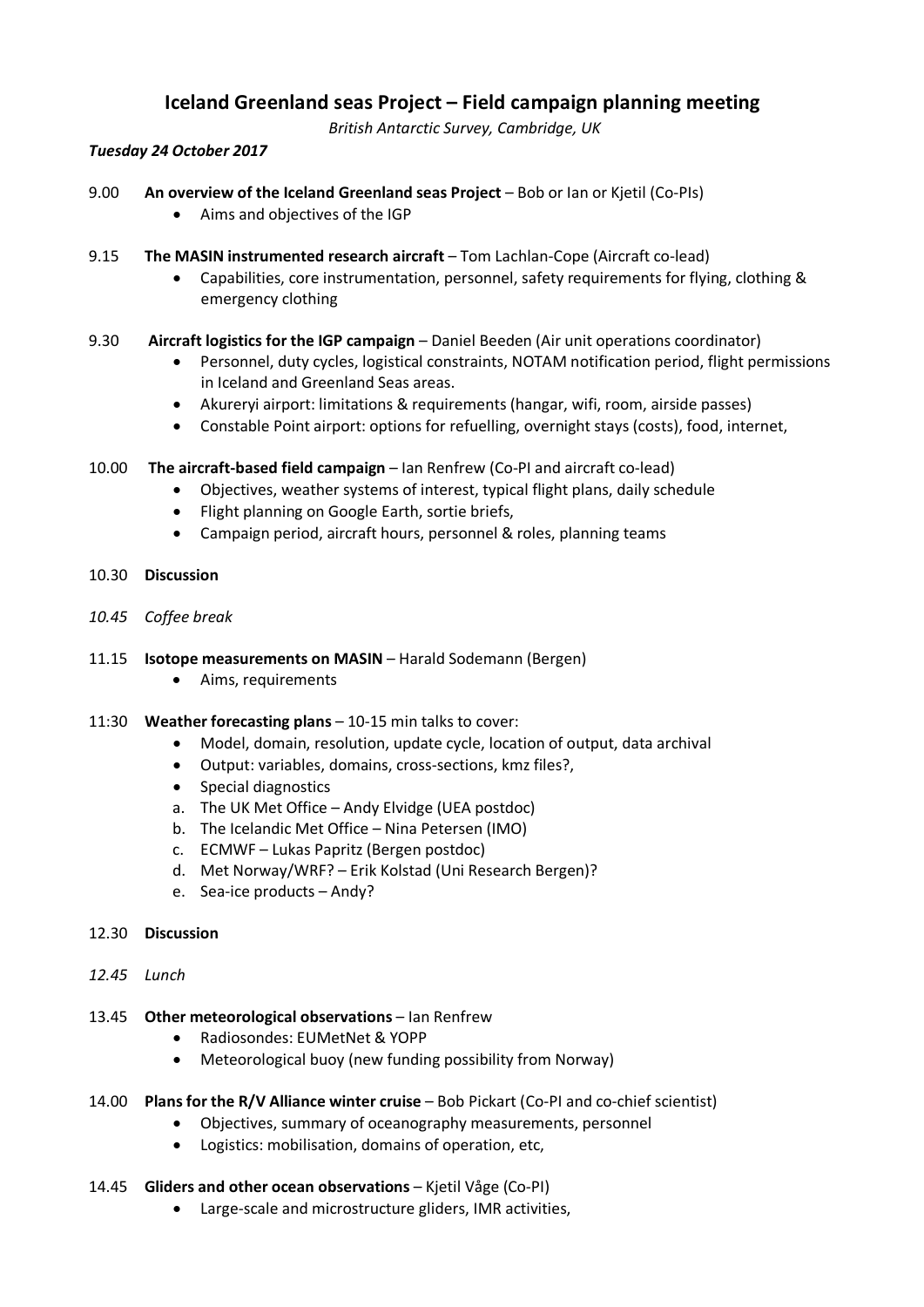- MRI (Iceland) activities, UiB related activities
- *15.00 Coffee break*
- 15.30 **Ship-based meteorology** Ian Renfrew
	- Ship's basic met kit
	- Radiosondes, HatPro radiometer (installation Ian Brooks) + motion platform,
	- GFI kit: windcube lidar, microwave rain radar, isotope kit
	- Turbulent fluxes? Discuss with Ola.
- 16.00 **Aircraft-ship coordination** general discussion
	- Science aims
	- Logistics & limitations
	- Communication
- 17.30 Finish?
- *19.00 Meal somewhere nice in Cambridge*

## *Wednesday 25th October*

9.00 **Aircraft-ship coordination** – general discussion II

#### 10.00 **Akureyri Logistics** – Ian and Tom

- Personnel and roles
- Accommodation Air BnB?
- Meeting rooms University or hotel and/or Airport; good internet
- Transport hire cars & drivers,
- Who should go on a reconnaissance: Daniel + Nina?, Ian?, Andy?
- When?
- *10.30 Coffee break*

## 11.00 **IGP atmospheric modelling summary** – Tom Bracegirdle, Andy or James

## 11.15 **IGP ocean modelling summary ??**

## 11.30 **IGP broader project plans**

- Data archiving
- Data management & access policy
- Post-field campaign workshop, date and venue
- IGP overview journal article (BAMS)?
- IGP journal special issue
	- o is it worth while
	- $\circ$  if so which journal Kent to look into this.
- Outreach
- IGP Website
- General discussion
- *13.00 Lunch break*
- 14.00 **Break out meetings** as required to try and thrash out any remaining questions.
	- Packing for the ship is there an agent?
	- Logistics for mobilisation?
	- Purchase of radiosonde gases for ship UK or Iceland